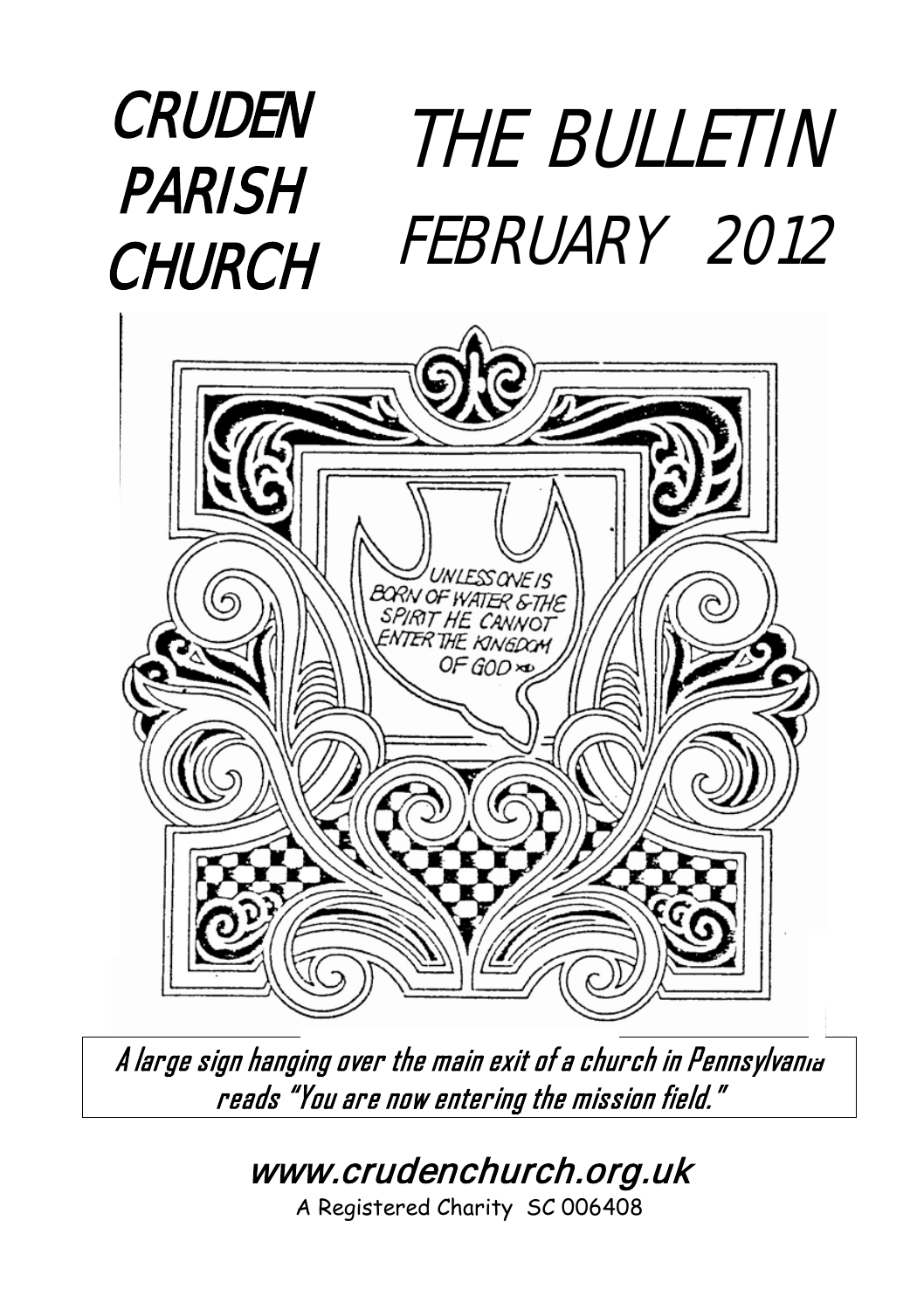# **DIARY DATES**

# **FEBRUARY 2012**

### EACH WEEK

Sundays 10 am Children's Sunday Club in the Church & Stables

| Wednesday 1st:  |                | Coffee and Chat                                                                      |                    | $10.30$ am         | Hall |
|-----------------|----------------|--------------------------------------------------------------------------------------|--------------------|--------------------|------|
| Sunday 5th      | $\div$         | <b>MORNING SERVICE</b>                                                               |                    | $10.00$ am         |      |
| Wednesday 8th   |                | : Choir Practice                                                                     |                    | $7.30 \text{ pm}$  | Hall |
| Sunday $12th$ : |                | <b>MORNING SERVICE</b>                                                               |                    | $10.00 \text{ am}$ |      |
| Monday $13th$ : |                | Watch and Talk Group 7.30 pm<br>in the home of Marilyn Samways, Burnview, Cruden Bay |                    |                    |      |
| Thursday 16th : |                | Walking Group Planning Meeting 7.30 pm                                               |                    |                    | Hall |
| Sunday 19th:    |                | <b>MORNING SERVICE</b>                                                               |                    | $10.00 \text{ am}$ |      |
| Monday $20th$ : |                | <b>Kirk Session</b>                                                                  |                    | $7.30 \text{ pm}$  | Hall |
| Wednesday 22nd  |                | : Choir Practice                                                                     |                    | $7.30 \text{ pm}$  | Hall |
| Sunday 26th     | $\ddot{\cdot}$ | MORNING SERVICE<br>ANNUAL GUIDE THINKING DAY SERVICE                                 | $10.00 \text{ am}$ | Church             |      |
| Monday 27th     | $\cdot$ :      | The Guild<br>Rev Donald Martin – Visit to Malawi                                     |                    | $7.30 \text{ pm}$  | Hall |

THE NEXT ISSUE OF THE BULLETIN WILL COME OUT ON **26 FEBRUARY**. Copy for inclusion to be handed in to the Manse as soon as possible.

# **FEBRUARY HYMN BOOK - CH4**

COFFEE and CHAT CHURCH HALL WEDNESDAY 7 MARCH 10.30 am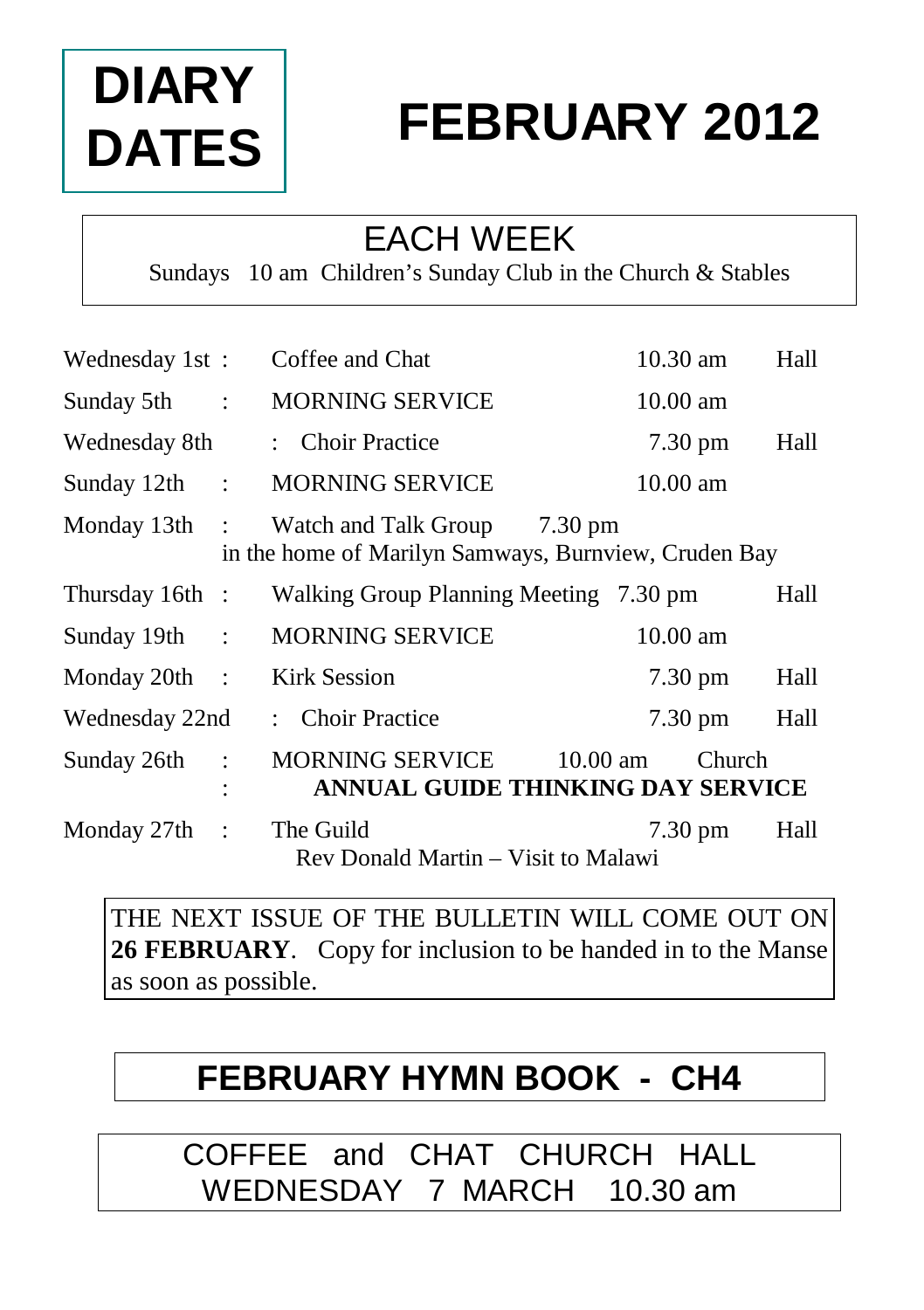# **PARISH REGISTER**

\*(denotes church member)

#### **DEATH**

\*Mr James Brown 6 Manse Road, Hatton.

#### **BAPTISM**

Adam Forbes, Rosebank, Aulton Road, Cruden Bay.

# **ANNUAL STATED MEETING** CRUDEN PARISH CHURCH

### **Sunday 11 March 2012**

(as part of the morning service beginning at 10 am)

#### PRESENTATION OF ACCOUNTS

ELECTION OF MEMBERS TO SERVE ON SESSION COMMITTEES

Those using WFO envelopes should ensure they are using the current year's envelopes. It is also most helpful when people DO NOT return a batch of envelopes but put all their contents into one envelope, marking on it the total amount enclosed. **THANK YOU.**



TH **A N K S** Cruden Church is grateful to Mr Henry McIntosh, Peterhead for agreeing to audit our church accounts this year along with Shonah Taylor. As always, our diligent treasurer was quick off the mark in getting the accounts ready

# THE GUILD

For the Guild meeting on Monday 27 February, the guest speaker will be the Rev Donald Martin – Visit to Malawi. Anyone interested in coming will be made most welcome at the Hall at 7.30 pm.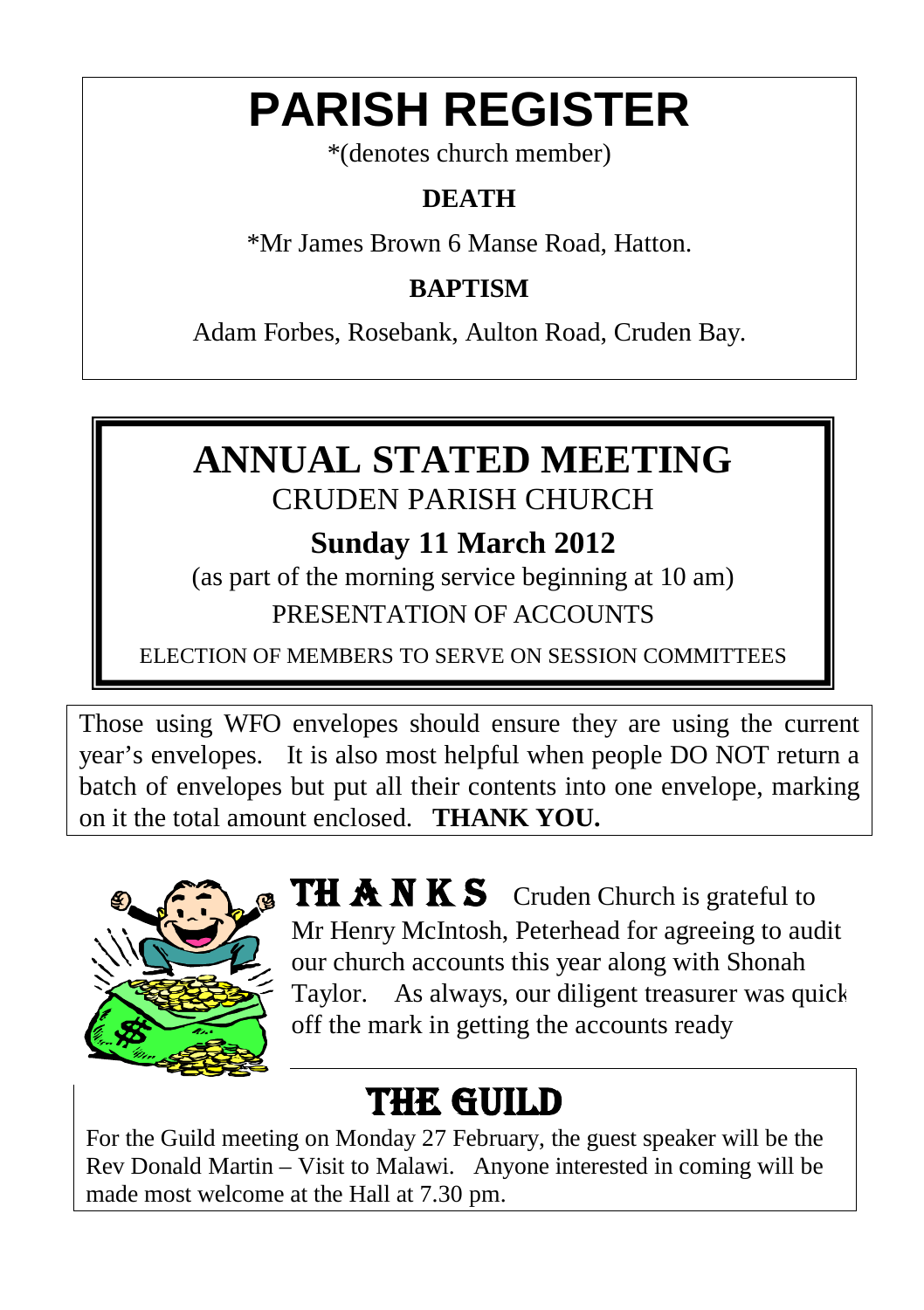# SUNDAY MORNING DUTIES 10 am

| <b>Date</b> | Door                            | <b>Flowers</b>          | <b>Teas</b>                               | <b>Children</b>                                                        |
|-------------|---------------------------------|-------------------------|-------------------------------------------|------------------------------------------------------------------------|
| 5 Feb       | Liz Carnie<br><b>Jack Young</b> | <b>Beatrice Fawkes</b>  | <b>Margaret Adams</b><br>Jim MacDonald    | Katherine Hyman<br>Maureen Reid<br>Colin Skinner<br>Charlotte Lamb     |
| 12 Feb      | Liz Carnie<br><b>Jack Young</b> | <b>Atholene Ritchie</b> | <b>Elizabeth Bruce Betty</b><br>Forrester | No Junior Church                                                       |
| 19 Feb      | Jim MacDonald<br>Michael Buchan |                         | Norma Forman<br>Liz Carnie                | Karla Buswell<br><b>Brenda Cadger</b><br>Helen Smith<br>Charlotte Lamb |
| $26$ Feb    | Jim MacDonald<br>Michael Buchan |                         | <b>NO TEAS</b>                            | Katherine Hyman<br>Maureen Reid<br>Colin Skinner<br>Charlotte Lamb     |
| 4 Mar       | Norma Forman<br>Wilma Moir      | <b>Mary Bratton</b>     | Dorothy Cruickshank<br>Rosemary Reid      | Karla Buswell<br><b>Brenda Cadger</b><br>Helen Smith<br>Charlotte Lamb |
| 11 Mar      | Norma Forman<br>Wilma Moir      | Lewis McKechnie         | Alison Neilson<br><b>Sharon Clark</b>     | Katherine Hyman<br>Maureen Reid<br>Colin Skinner<br>Charlotte Lamb     |
| 18 Mar      | Anne McNaughton<br>Joyce Willox |                         | <b>Betty Morris</b><br>Kathleen Craig     | Karla Buswell<br><b>Brenda Cadger</b><br>Helen Smith<br>Charlotte Lamb |
| 25 Mar      | Anne McNaughton<br>Joyce Willox | Iris Durno              | Doreen Buchan<br>Iris Durno               | Katherine Hyman<br>Maureen Reid<br>Colin Skinner<br>Charlotte Lamb     |

### **FAIRTRADE FORTNIGHT 2012 27 February - 11 March**

This year in Fairtrade Fortnight we are being encouraged to consider what steps we can take towards a better world for the poorest farmers and workers in developing countries.

#### **WE SHALL HAVE A FAIRTRADE STALL ON 6 and 11 MARCH**

Our service on 13 March will focus on Fairtrade Fortnight after we have completed the Annual Stated Meeting of the congregation.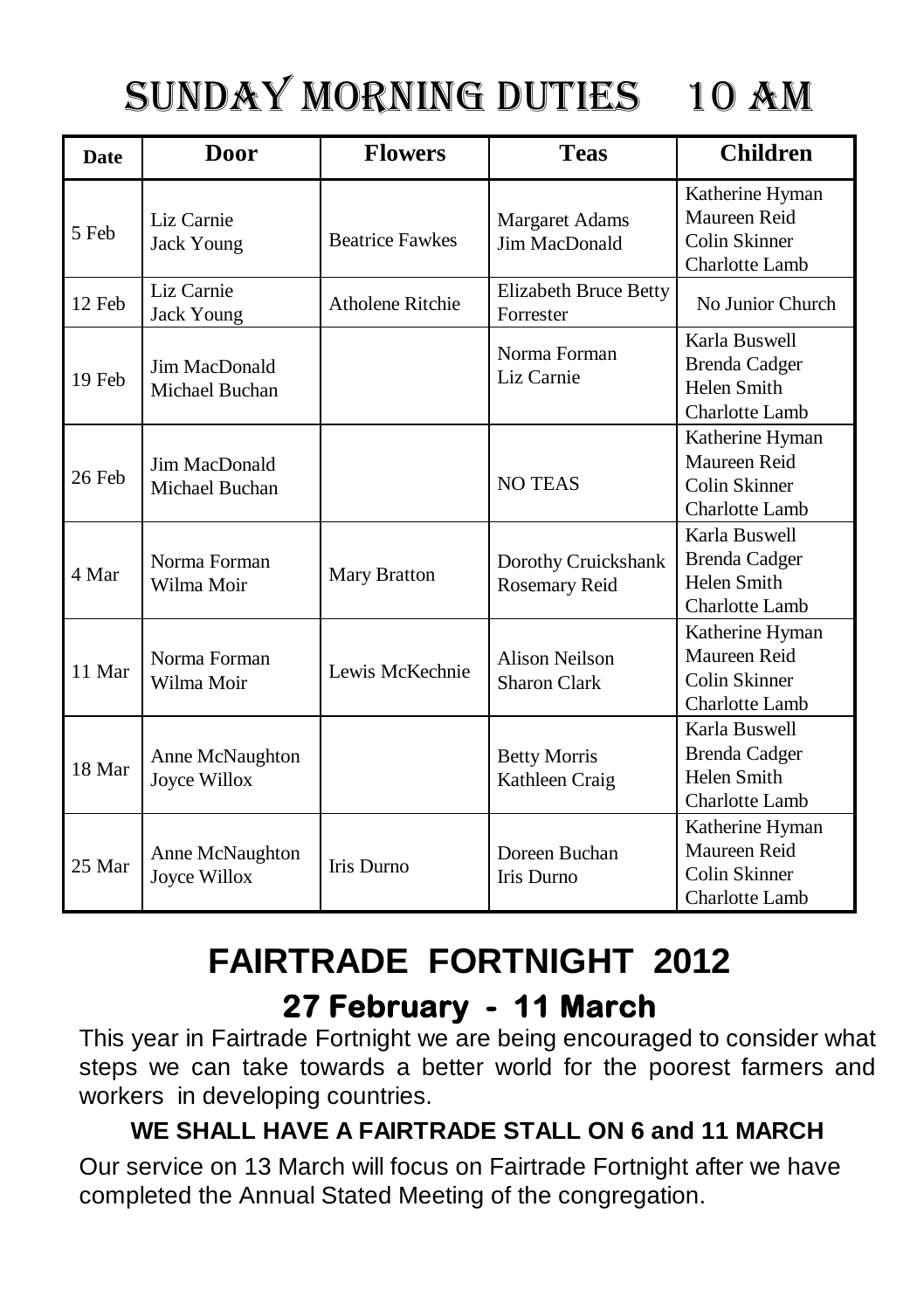# FROM THE MINISTER 24 January 2012

Dear Friends

#### **Windows Project**

At long last I can report that the Listed Planning Consent has been granted to replace the two temporary windows on the east wall of the church. This is expected to cost approx. £12,000 plus VAT and our hope is that half of this will be funded by a grant from the Church of Scotland General Trustees. Once these windows have been completed, then we shall apply for permission to replace other windows and undertake a major drive to attract funds.

In the meantime our own fundraising continues and we are even attracting donations from the other side of the world. I was delighted to hear that our former organist and elder, Lexie Wallace, and her husband, who emigrated to Australia many years ago had given us a donation of £500 for the Project. They keep up to date with Cruden Church through the internet and their family in Cruden Bay.

*Lexie, I hope you are reading this on your computer screen and I want to say many thanks to you for your generous donation and extend our best wishes to you and Eddie.*

#### **Stewardship Leaflet**

The General Assembly has asked all congregations of the Church to give a focus to stewardship, of time, talents and money. The enclosed leaflet, which I hope you will read, has been issued to all church homes. Cruden Kirk Session has decided that we will have our usual finance campaign next month and, possibly before the end of the year, we will focus on the Christian stewardship of time.

#### **Quinquennial Visitation**

The Presbytery of Buchan towards the end of last year announced that we would be one of the congregations who would receive a quinquennial visitation this year. This is the 5 yearly visit by presbytery representatives, led by the Rev Sheila Kirk of Deer, to find out how we are functioning and whether we are suitably fulfilling our responsibilities and objectives. I trust they will not be unhappy at what they discover when they come.

Your friend and minister

Rodges Neils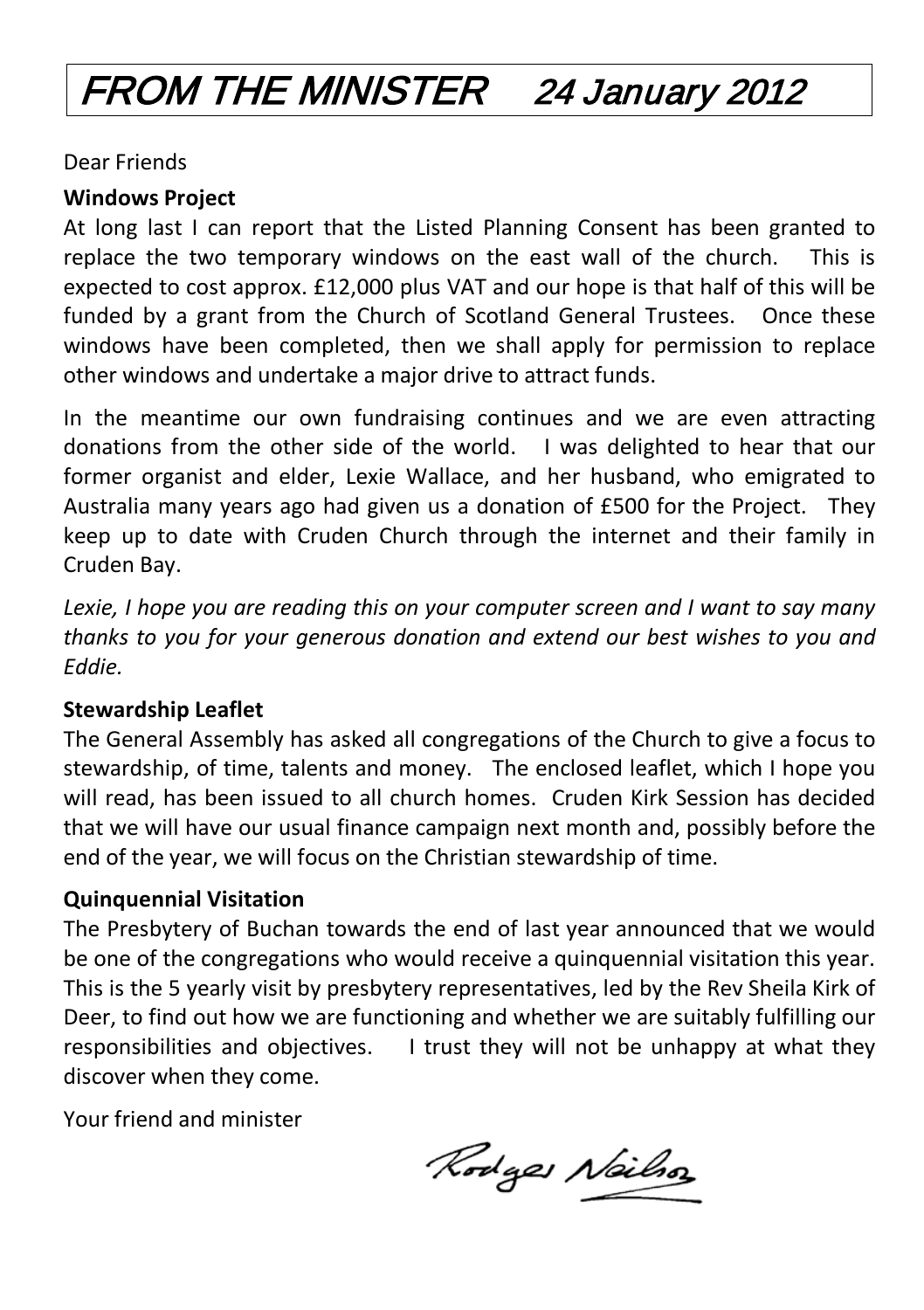

to **Mrs Jessie Anderson, 8 Errolston Road, Cruden Bay,** who will be celebrating her 80th Birthday this month.

to **Mr & Mrs J MacDonald, 22 Manse Road, Hatton,** who will be celebrating their Ruby Wedding this month.

The minister would welcome, in writing please, any news for this feature in the Bulletin

### Welcome to the Aberdeen Passion

The passion story has been told and retold as a play over the centuries in a variety of styles and adaptations. "The Aberdeen Passion - One Life Given" is a traditional passion play, involving over one hundred performers through a blend of onstage action, a live band and choir performing modern songs with lyrics specially written for the production. The play is a faithful retelling of arguably the greatest story ever told, drawing its source material directly from the Gospel of St. Luke. This adaptation of Jesus Christ's last days is an amateur production written and directed by Andrew Sykes, an Aberdeen local, and is supported by, and draws its cast and crew from, members of local churches in Aberdeen and the North East. Those involved are both Christian and non-Christian, drawn together by the amazing story that unfolds over the final few days in the life of who H.G. Wells referred to as "...easily the dominant figure in all history".

"The Aberdeen Passion - One Life Given" will be performed Friday 6th and Saturday 7th April 2012 (Easter Weekend) in the Aberdeen Exhibition and Conference Centre.

Further details at www.aberdeenpassion.com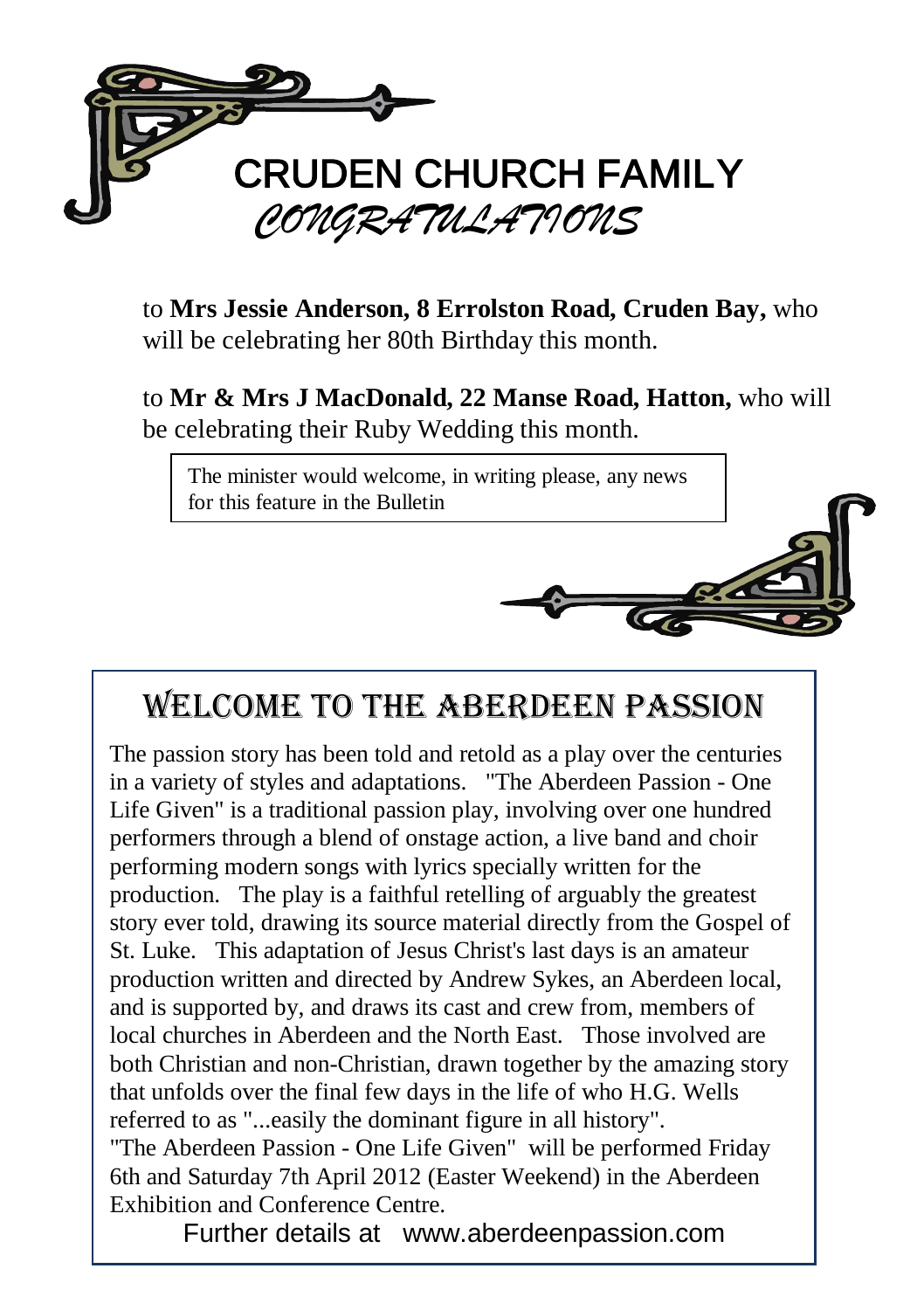# Support To Malawi

Our Church has continued to donate to Ekwendeni Hospital during 2011 and 20 boxes and a suitcase filled with sheets were sent via the Blytheswood van. A donation of £100 was given to the Raven Trust to recognise their work in transporting goods to Africa and our Treasurer received a letter thanking us for the money.

A grateful thanks goes to all those who so faithfully provide the goods with which we fill the boxes, in particular the ladies who knit baby jackets, blankets, hats and gloves for older children,

The Raven Trust identifies the following needs for the hospital - hand tools, text books for nurses and agriculture students, marigold gloves, sheets and blankets in good condition.

If anyone would like to donate knitting wool we would be grateful.

2012 could be the year in which we don't just maintain our support for Ekwendeni but increase it. The need is great. Please remember in your prayers those who work in the hospital and those who rely on all that the hospital provides.

*Annette Garden*

#### EASTER PREPARATIONS Ш

This year there will be a Lent Study series in the Church Hall on Sunday III evenings at 7 pm. It will start on the first Sunday in Lent which is 26 February and will continue the following two weeks. There will be break in the middle so, having missed out 18 March, it will then continue to finish on Palm Sunday which this year is 1 April.

The Lent Study is called "Handing on the Torch – Sacred Words for a Secular World" and provides opportunity to reflect on the relevance of our faith in a modern world. There is a course booklet and those intending to be involved will be asked to make a contribution of £4 towards the cost of **III** materials which includes a CD for the group.

Then during Holy Week there will be half hour service in the Church at 7 pm each evening culminating in our Good Friday celebration of Holy Communion.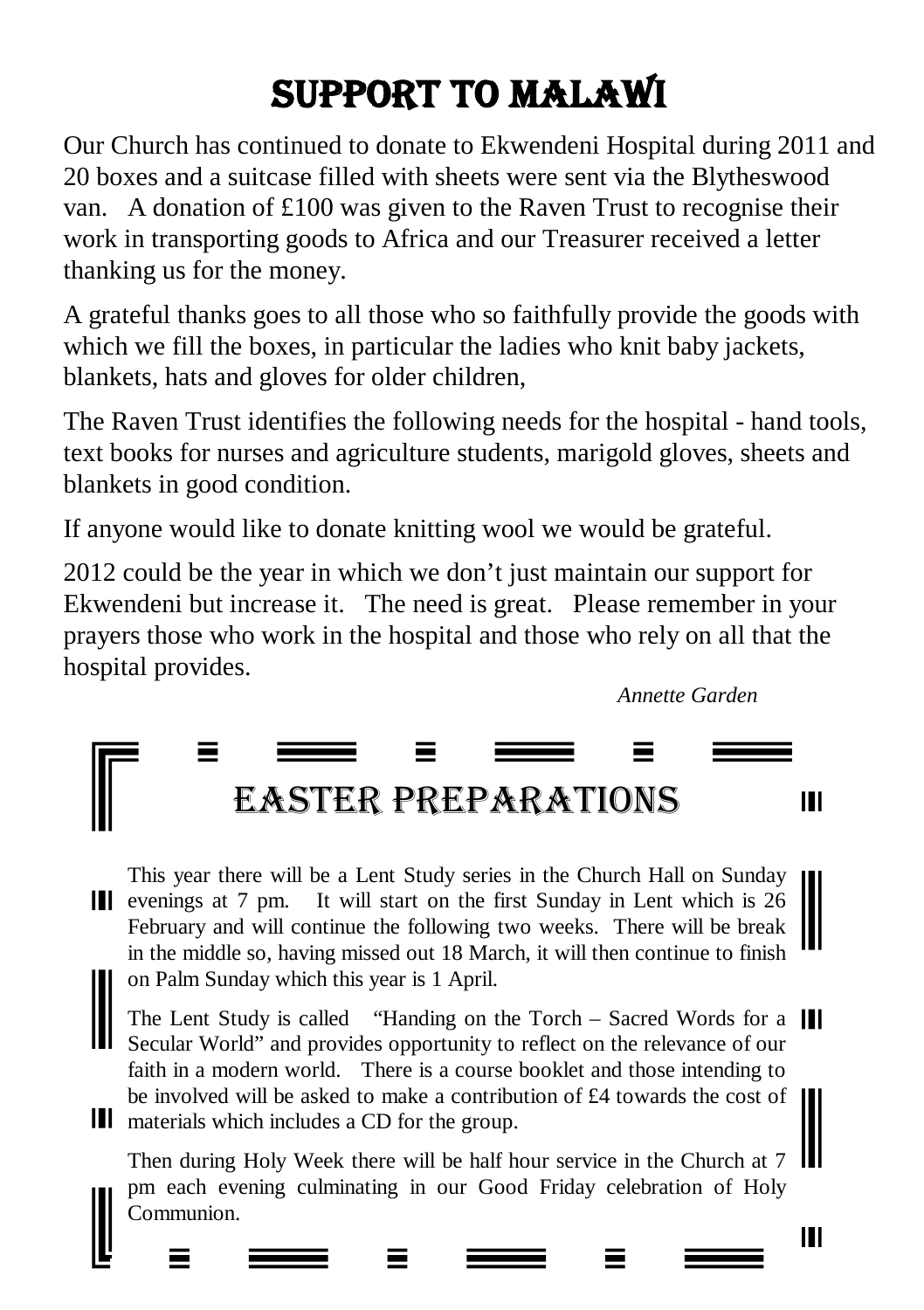

# IN FEBRUARY'S ISSUE

**Money Matters** Jackie Macadam finds out how churches and charities are helping people manage their money. A group from Glasgow learn financial lessons from an Indian model. Dr Murdo Macdonald reflects on our relationship with money. The church's Director of Stewardship introduces the new national stewardship programme.

**A Manse Family Lifeline** The work of the Glasgow Society of the Sons and Daughters of Ministers of the Church of Scotland.

**A Common Thread** Thomas Baldwin meets an Imam and a Rabbi with striking similarities in their view of the world.

**Justice for the Poor** Jo Mummery explains the importance of Tearfund's One Voice week of prayer and highlights how congregations can be involved. Plus, the campaign to have Scotland recognised as a Fair Trade Nation.

**Changing Church** A project reaching out to young people in Glenrothes.

**The Shepherd Boy King** The Very Rev Gilleasbuig Macmillan examines the life of David, the forebear of Jesus.

**Month in a Life** Ida and Keith Waddell, Church of Scotland mission partners in Zambia.

#### **Plus all the regular columnists, letters, reviews and crosswords – all for just £1.80**

**Online** Life and Work at facebook.com/lifeandwork and twitter.com/cofslifeandwork

Anyone wishing to subscribe to this most interesting and informative magazine of the Church of Scotland should contact:

```
Mrs Isobel Young Tel: Cruden Bay 812360
```
# Cruden CHURCHes WALKing group

All those who might like to come along to this year's walks are invited to a meeting to be held in the Church Hall on Thursday 16 February at 7:30 to plan where we will walk this year. Everyone is welcome to make suggestions where they would like to go. Further information can be had by giving me a call on 01771 624280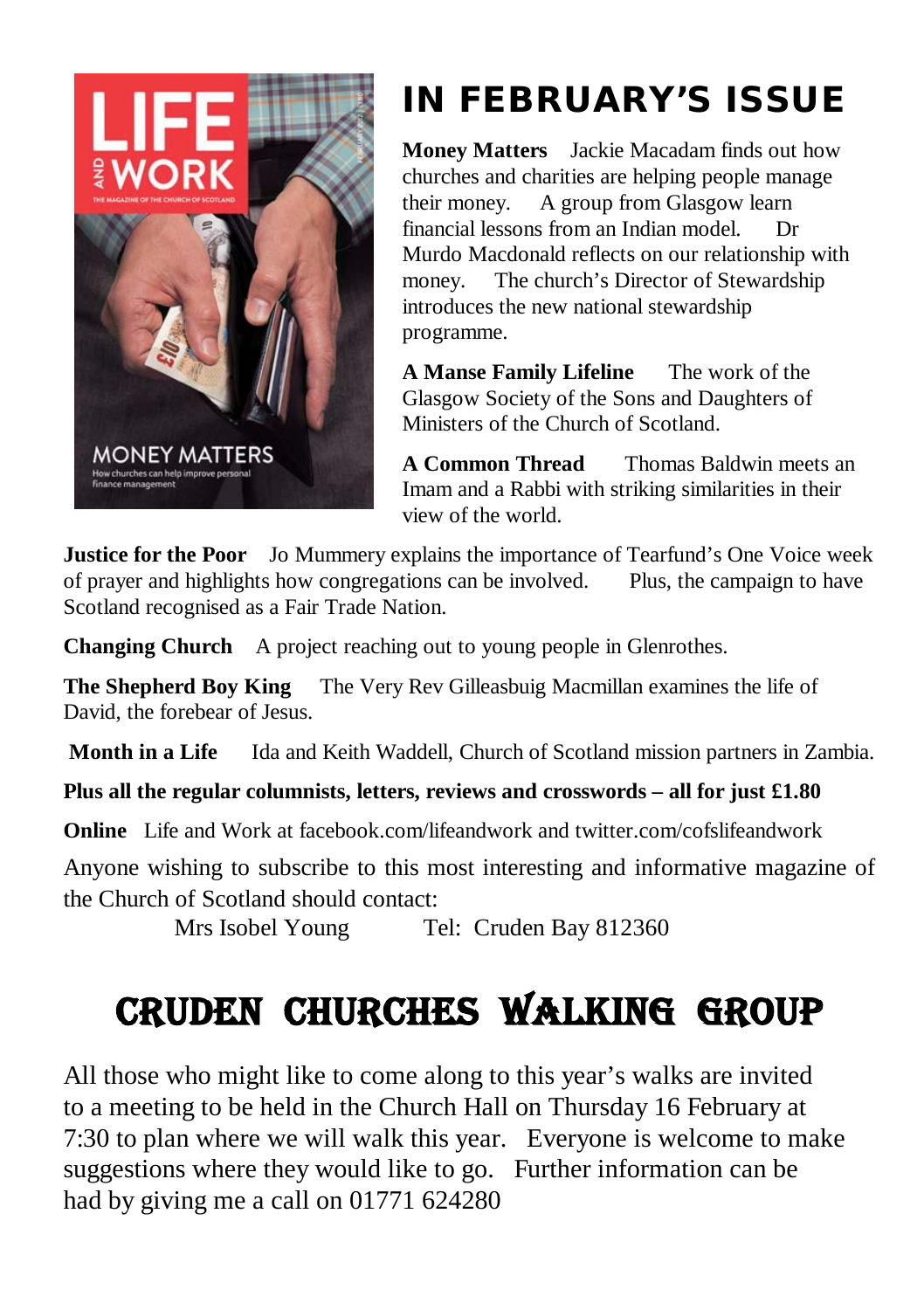# Watch And Talk Group **9 January 2012**

#### **Does Christianity have a Future?**

The Group were privileged to watch this very interesting DVD. Ann Widdecombe did an excellent job of presenting the programme and did an in depth report into various people's attitudes and opinions of Christianity and it's future. On interviewing them, some young people came across as being very selfish and their beliefs were in getting out of life what they wanted. If they required help and strength from anywhere it was going to come from family and friends not from the Church.

People, of all ages, who get involved in evangelistic services seem to find that this type of worship is more attractive to them than the traditional Church services. The main point coming across from the programme is that there is a future for Christianity but how it is presented to the people is what really matters. Changing it's format is going to be a bone of contention for many, but change must come if we are to attract people back to the Church not just for attendance purposes but to awaken in them that God is still there for us and Christianity does have a future.

Our next Meeting is on 13th February 2012 at the home of Mrs Marilyn Samways, 3 Main Street, Cruden Bay. The DVD to be watched is The Life of Muhammed. As always old and new members to the Group will be most welcome.

*Jenny McGarrol*

ANNUAL STEWARDSHIP CAMPAIGN Once again, with the March Bulletin will come the annual commitment card for members. Within the first three weeks of March, these cards will be collected by a church visitor. Please show your support to the church by returning a card.

MORE DETAILS NEXT MONTH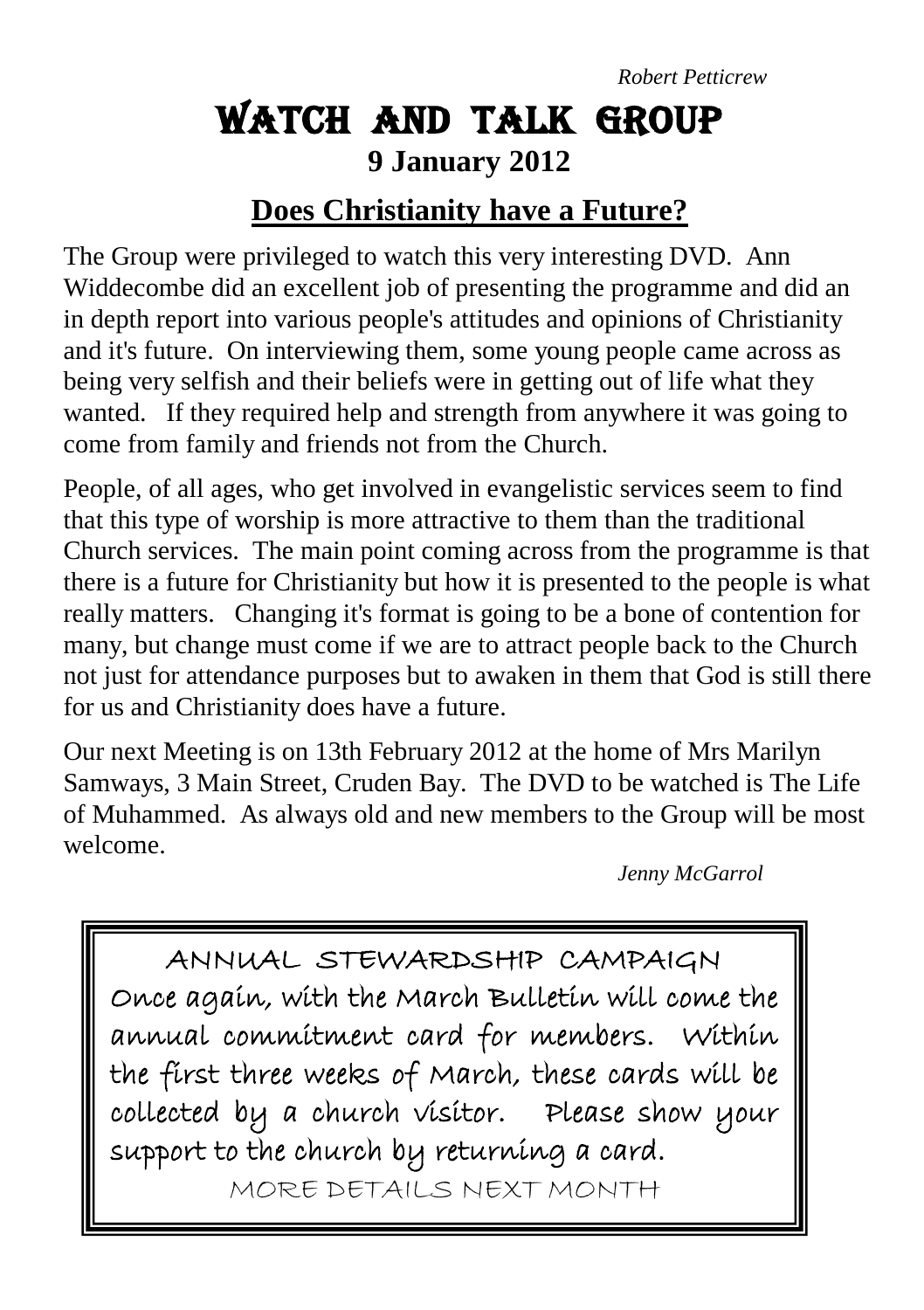

### **The Traidcraft Big Brew Fairtrade Fortnight 2012**

# **Helping families to flourish**

What does it mean to be a flourishing family? Health? Happiness? A good education for our children, with its promise

of a future full of promise and opportunity? If we could achieve those things then we would feel we had done something worthwhile, wouldn't we?

It's a vision shared by parents all over the world. Parents like Akhil and Sumi Kha, in Bangladesh, for

example.

They're small-scale jute farmers and they've struggled to earn enough to support their family in the way they want to.

In recent years, climate change has added to their problems, with unpredictable rainfall making river levels unreliable.



Now, helped by Traidcraft's Golden Fibre project, Akhil and Sumi and their neighbours have learned how to overcome some of their difficulties, improve the quality of their jute – and seen their income grow as a result.

They have even been able to start saving – and to dream of a better future for their children, Anik (7) and Uttam (4).

When his father died, Akhil had to leave school to find work. Aged only 10, he was already helping to build homes in the village. It's not the sort of life he wants for his sons.

"I want to educate my children properly, not like me," he says. "I know the necessity of education because I am illiterate."

Sumi adds: "I am a little happy with my earnings now. I want to grow more quality jute so I can change my family and also for all of my village family.